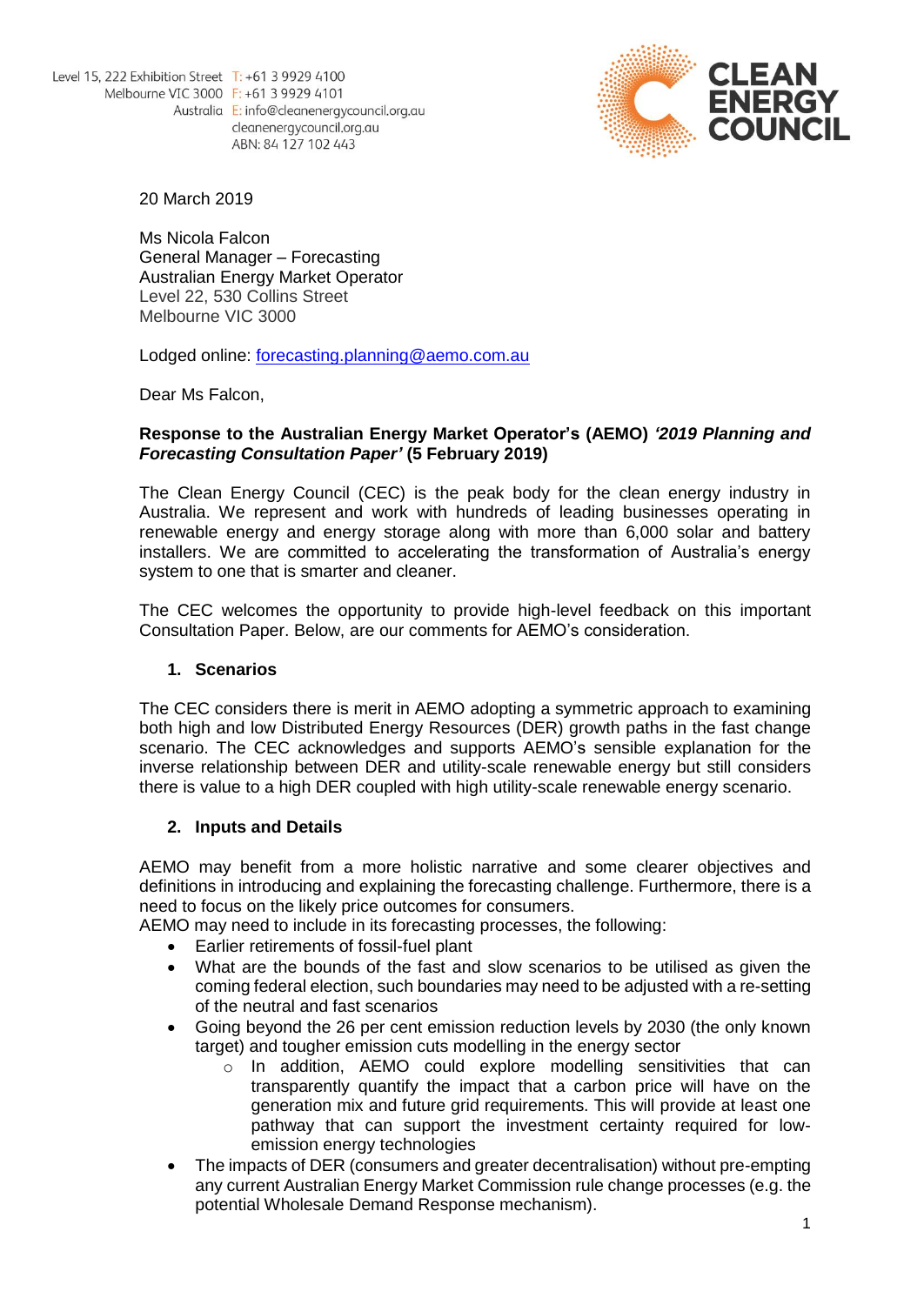# **3. Inputs and Assumptions**

The CEC notes that further clarity is required on the management and growth of DER. A number of questions not addressed in the Consultation Paper seem fairly important to address, such as who is assumed to be able to control individual and/or aggregated DER and what is considered an appropriate level of aggregation for DER to participate in markets operated by AEMO.

We support the AEMO approach in engaging two independent consultants in undertaking DER projections and adopting a synthesisation process.

On the assumptions and data contained in the accompanying workbook, some identified issues include:

- The need to correct the inconsistent starting points for rooftop PV trajectories
- addressing the accuracy of Marginal Loss Factors (MLFs), especially as a number of Tasmanian connection points were highlighted for review
- re-examining the likely lead times for some open cycle gas turbine projects and expected gas transport costs.

The CEC supports a more detailed examination of AEMO's proposal to assess the economics/revenue sufficiency of generators. However, the CEC seeks further clarity on this subject, by further consideration of the following:

- What criteria will be used as we note the difficulty in obtaining individual businesses' books, contracts and futures positions, and rehabilitation costs (especially for the Latrobe Valley)
- Additional information from an impending Integrated System Plan (ISP) insights paper (which is an AEMO commissioned report referred to on pages 37 and 59 of the Consultation Paper)
- Committed and/or advanced project definition use
- Potential data by regions
- Alternative demand side response options
- Different sized storage options (as foreshadowed in the Consultation Paper) in recognising the increasing value provided by longer duration battery storage in the National Electricity Market (NEM)
- The level of granularity and aggregation of the presented information.

The CEC acknowledges that confidentiality may be quite problematic and needs careful consideration in the development of such a measure.

We propose that AEMO provide specific commentary on the South Australian synchronous condensers solution, in particular for managing system security constraints.

## **4. Material Issues for 2019 (and beyond)**

The CEC supports a further examination of, or acknowledgment by AEMO to further address, the following matters:

- The need to encapsulate a range of uncertainties/different risks for more robust resilience modelling
- MLFs and clarifying potential avenues for providing these for new and existing generation